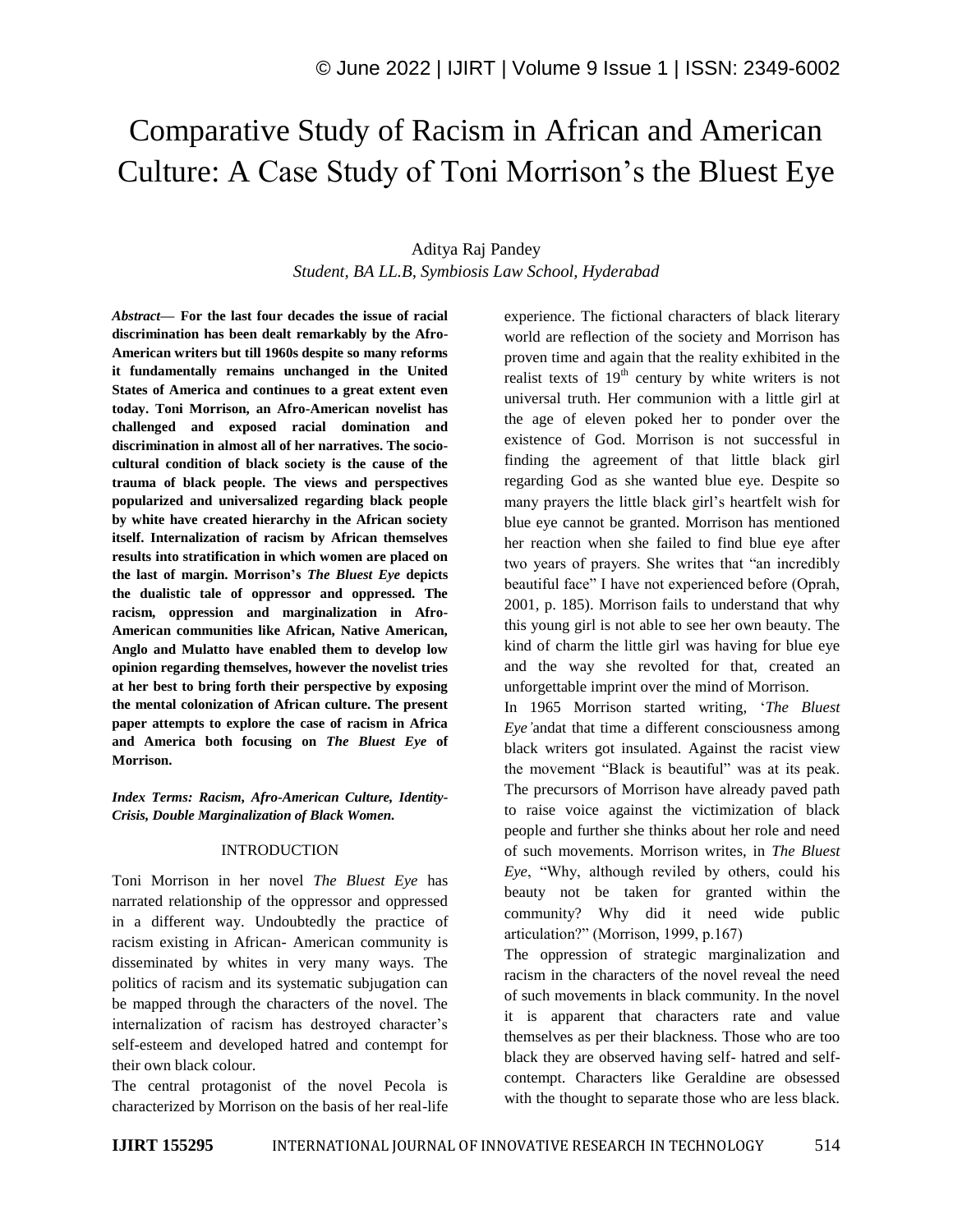The culture of segregation within black community is apparent. The comparison between the practice of racism in African and American society can be chalked in the novel where women and dark-skinned people in comparison to less dark one is overlooked and victimized. Based on a real story Toni Morrison has created an artistic plot to denounce the practice of racism in Afro- American community. Almost all the characters are gripped into the blackness but Pecola is not at all able to manage herself and she surrenders herself. Morrison is intended to show that the practice of oppression either through racism or gender it is applicable on all but how it is multilayered oppression, and the creation of 'other' within 'other' is an ongoing process. To quote Morrison, "I focused, therefore, on how something so grotesque as the demonization of an entire race could take root inside the most delicate member of society: a child; the most vulnerable member; a female"(Morrison, 1999, p.168).

Blue eye is employed as a metaphor in the novel. When Pecola is looking for blue eye, she wants to move away from her life. She has developed in her mind her identity only in terms of blackness. Blackness is interpreted like ugliness and on the contrary Pecola"s wish to be beautiful in terms of white and blue eye. Blue Eye are a metaphor for all the characters including Pecola"s mother. Piecola"s negligence on the basis of her colour and she is subjected to sexual harassment by her own father is the extreme case of racism.

## RESEARCH METHODOLOGY

The research paper will follow comparative and analytical method and will do cross referencing as per the available resources. The primary text will be evaluated and analysed. Consisting the issue of racism significant researches produced on Morrison will be analysed.

## LITERATURE REVIEW

 *Racism within African American Communities in Toni Morrison's The Bluest Eye and Paradise by Maria Bring*

The study shows the comparative evaluation of the two novels of Morrison named *The Bluest Eye* and *Paradise* which exposes practice of racism within the race. Constant development of 'other' and division of community within community reveal the direct and indirect impact of racial power. The vulnerable condition of a woman is chalked out.

 *Colour Discrimination in Toni Morrison's The Bluest Eye by S Anand Raj.*

The paper has focused on the practice of racism and slavery. It highlights the internalization of subjugation of black people and the end result is only going to be madness like Pecola.

 *Marginalisation in Toni Morrison's Beloved and The Bluest Eye by Thejani-i Pohena and Dr. Sivasish Biswas*.

In the selected works of Morrison, the paper traces the process of marginalization and how in Afro-American culture people are strategically forced to accept and welcome their unhomeliness and identity crisis.

#### ANALYSIS

The novel can be one of the best sources to do the comparative analysis of racism in African and American society. Protagonist of *The Bluest Eye*, the little girl Pecola Breedlove is shown living a life full of hatred and negligence. She has instilled such a low opinion and damaged self of her due to racism that she is not able to appreciate herself. Nonetheless, Pecola thinks she can have cure of her ugliness by obtaining the blue eyes. In the novel it is apparent that racism is multilayered and for Pecola the most tragic thing is the racism within the race. She is victim of black and white both. Culture of the Americans dominated by white does not allow Pecola's visit to many places because of her skin colour and she can never think of having access to the American Dream. Morrison writes about that real life girl on whom Pecola is modelled:

Implicit in her desire was racial self-loathing. And twenty years later I was still wondering about how one learns that. Who told her? Who made her think that it was better to be a freak than what she was? Who had looked at her and found her so wanting, so small a weight on the beauty scale? (Morrison, 1999, p.167).

The yearning for blue eyes is not only because of self-loathing but it is an attempt by Pecola to have love and respect in the society and most importantly in her own family. Morrison has well-presented psychological state of Pecola, "If she looked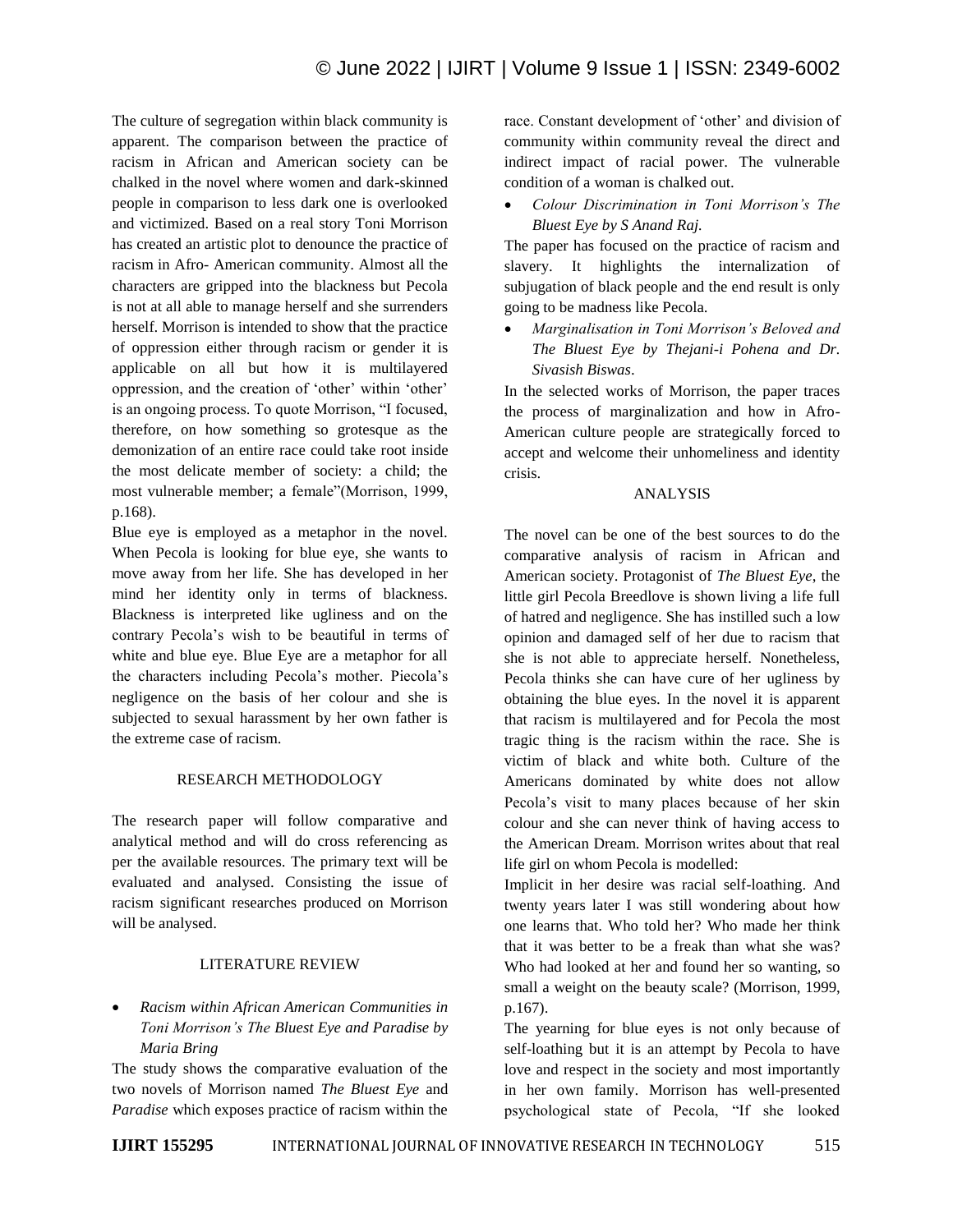different, beautiful,maybe Cholly would be different, and Mrs Breedlove too. Maybe they"d say "Why, look at pretty-eyed Pecola. We mustn't do bad things infront of those pretty eyes" (Morrison, 1999, p. 34). Action of other characters like Pauline and Cholly is the manifestation of the cultural scenario in which they are brought up.

To a great extent the self -hatred Pecola has developed is due to racism and along with racism the loveless environment is intolerable to her. Love is the key human emotion in one or another form for survival and to get that in her life Pecola thinks to have blue eye. She has experienced that the little girls with blue eye are appreciated and if the beauty is measured with height, then she would like to look tall. This paradigm of beauty is ruling over Pecola"s mind because she is brought up in racial domineering society.

The longingness for love in the life of Pecola draws attention of the readers when she asks, "What did love feel like? she wondered. How do grown-ups act when they are in love? Eat fish together?" (Morrison, 1999, p. 44). Pecola was not having any concept of love once she talked to a prostitute who was living upstairs to her about love. That prostitute shared her experience with a man with whom she was in love and ate fish. Mrs. Breedlove is having fondness for blue eye. The way fisher girl is loved by her mother Pecola had never tasted that love from her mother"s side. For both the community blue eye is synonymous with beauty. Morrison opines that selfcontempt and self-hatred will continue in African-American culture unless they evaluate themselves by their own otherwise like Pecola all African-Americans will look at themselves as ugly and worthless:

"Each night without fails, she prayed for blue eyes. Fervently, for a year she had prayed. Although somewhat discouraged, she was not without hope. To have something as wonderful as that happen would take a long, long time. Thrown in this way, into the biding conviction that only a miracle could relieve her, she would never know her beauty. She would only see what there was to see: the eyes of other people (Morrison, 1999, p. 35)."

Finally, the rape of Pecola by her father twice is the climax of continuation of revengeful attitude and vicious cycle of racism. There is no clear-cut justification for the rape however, Cholly can be taken as a symbol which shows oppression and racism do not exist simultaneously. Morrison suggests that the person who is sufferer, often internalizes an attitude of resentment and its outlet can harm even the nearest one.

Mrs. Breedlove"s attitude towards her daughter is revealed when she denies to believe the rape of Pecola by her father. The most pathetic result of racism can be experienced when Pecola talks to her imaginary friend after being insane:

"I wonder what it would be like. Horrible. Really? Yes. Horrible. Then why didn"t you tell Mrs.Breedlove? I did tell her! I don"t mean the first time. I mean the second time when you were sleeping on the couch. I wasn"t sleeping! I was reading! You don"t have to shout. You don"t understand anything do you? She didn"t even believe me when I told her. So why didn"t you tell her about the second time? She wouldn"t have believed me then either.You"re right. No use in telling her when she wouldn"t believe you (Morrison, 1999, p. 158)."

After her madness talking to her imaginary friend, Picola nurtures a perfect culture for herself which is distinct than the white culture. Temporarily in delusion she praises herself because she feels that she has got blue eye. Unless she is away from her dark self, she could not find out beauty in herself. She says to her imaginary friend "if there is somebody with bluer eyes than mine, then maybe there is someone with the bluest eyes. The bluest eyes in the whole world" (Morrison, 1999, p. 158). She is scared of being neglected if someone will have bluer eye than her.

It is apparent in the novel that the family of Pecola is so much under racial self-loathing that every member is having staunch faith in his/her ugliness. Pauline's treatment towards Pecola from the beginning drivers her to insanity. The way Pauline treats her new born daughter and shows inclination towards fisher girl, and house of fisher it describes the low self-esteem of family and absolutism of dominant white culture. To quote:

"You looked at them and wondered why they were so ugly; you looked closely and could not find the source. Then you realized that it came from conviction, their conviction. They lived there because they were poor and black, and they stayed there because they believed they were ugly (Morrison, 1999, p. 28)."